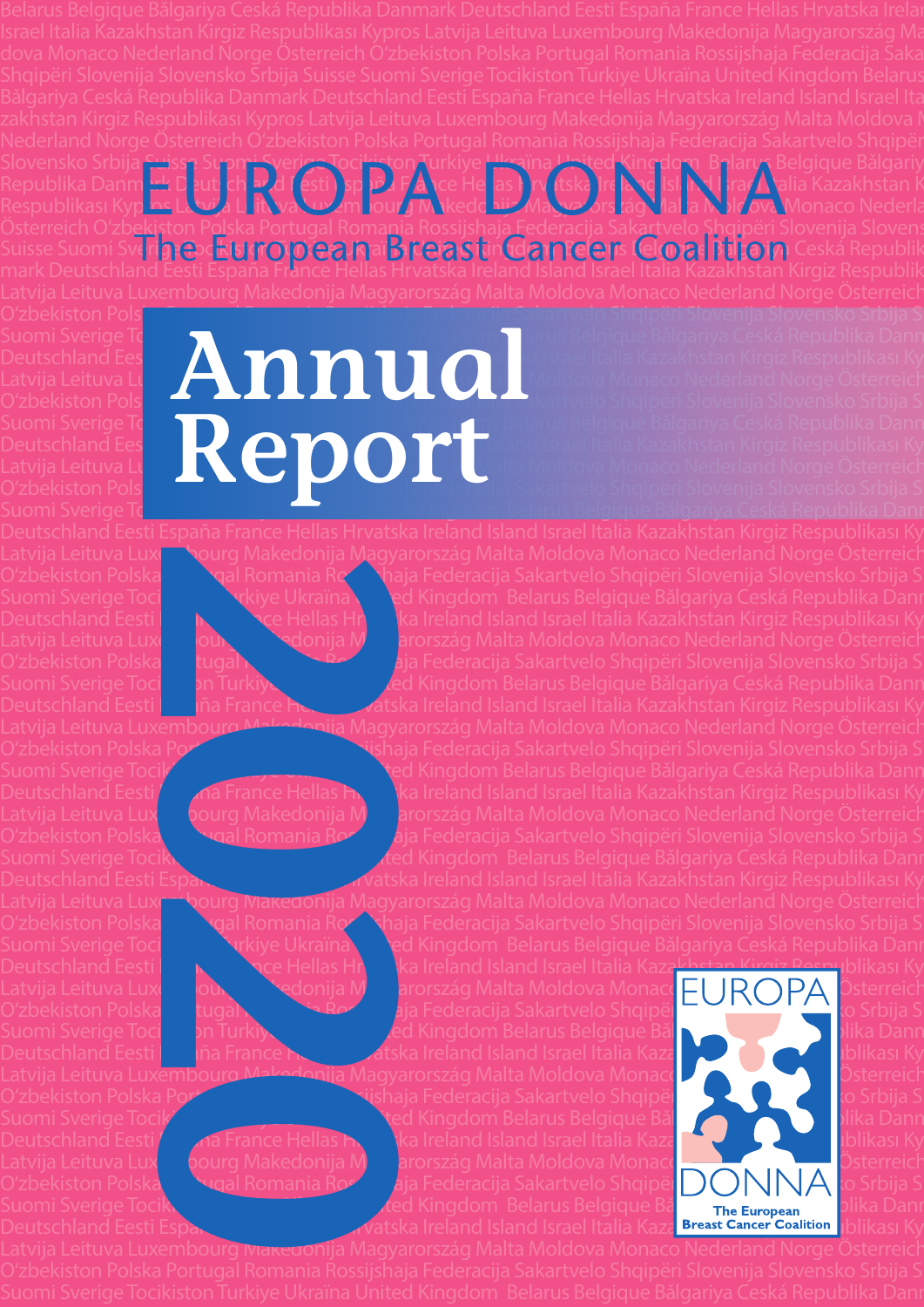# **EUROPA DONNA**

**President Tanja Španić (Slovenia)** tanja.spanic@europadonna.si

**Treasurer Sema Erdem (Turkey)** sema.erdem.tr@gmail.com

## **Members**

**Elizabeth Bergsten Nordström (Sweden)** elizabeth.bergsten.nordstrom@gmail.com

**Biba Dodeva (N. Macedonia)** biba@borka.org.mk

**Paola Mosconi (Italy)** paola.mosconi@marionegri.it

**Fiorita Poulakaki (Greece)** poulakakifiorita@yahoo.com

**Vesna Ramljak (Croatia)** vesnaramljak@yahoo.com

**Ellen Verschuur (The Netherlands)**  eajverschuur@gmail.com

## **EUROPA DONNA Head Office Staff**

**CEO, Executive Director Susan Knox**

**Deputy CEO/Head of Policy and Public Affairs Karen Benn**

**External Affairs Director Marzia Zambon**

**Communications Officer Barbara Klein**

**Admin/Events Officer Daniela Pirisi**

**Development/Training Officer Paige Robinson**

# **Executive Board 2020 OVERVIEW**

2020 has been a disruptive and transformational year due to the COVID-19 pandemic. We began the year providing our input into the new Europe's Beating Cancer Plan launched in Brussels on 4 February by the European Commissioner for Health and Food Safety and former President of Europa Donna, Stella Kyriakides. By early March most of Europe was in various stages of lockdown and all of us were learning how to WFH - Work from Home, which is now the new normal. As the year progressed, we learned how to transform our advocacy programmes into primarily virtual activities using Zoom and various platforms to hold all types of meetings.

gam the year providing our input in<br>the pear providing our input in Than launched in Brussels on 4 Fel<br>are for Health and Food Safety and Stella Kyriakides. By early March me<br>so flockdown and all of us were lead<br>then which Our new President Tanja Spanic was elected at our first virtual Executive Board meeting in April. Marzia Zambon joined our staff in March conducting external affairs and working with all of our European colleagues on breast cancer policy in the Transforming Breast Cancer Together (TBCT) initiative. We met with sponsors, providing the advocacy perspective at numerous international meetings, and in October the 12th European Breast Cancer Conference (EBCC-12), in which we are a partner with EUSOMA and EORTC, was held virtually for the first time. While meeting and networking in person is essential for our members, these online meetings did provide an opportunity for many to participate who might not otherwise have been able to travel for both financial and health reasons. It also enables speakers to participate in more meetings as little or no travel time is required.

We held our first MBC webinar that included presentations, workshops and training sessions online at the end of October and participated in numerous policy meetings, BIG research and trial meetings AURORA and MINDACT, all online. Communications Officer Barbara Klein and Marzia conducted Zoom meetings and gathered input from our members on how COVID-19 changed the delivery of breast cancer screening and treatment. This led to an ED survey which was followed by a report on breast cancer services in Europe that we submitted to the Commission in the late summer, and to a year-end report on the impact of COVID-19 on patients and advocates from our member countries (see https://www. europadonna.org/publications/ed-publications/).

ED Board and staff co-authored seven articles including a new curriculum for BRESO, the Manifesto emanating from EBCC-12, and an important policy initiative from TBCT. All of these can be found on the Europa Donna website at: https://www.europadonna.org/publications/ europadonna-articles/

It was also a year of tremendous loss to our organization and to me personally. Gloria Freilich, our Founding President who hired me in 1998, died in January and Karen Benn, our Deputy CEO with whom I worked closely in the Head Office since 2002, died of metastatic breast cancer in September.

This will be my last annual report as I will retire early in 2021 after 23 years as Executive Director. It has been an exciting and rewarding journey from the days when Europa Donna was first imagined by Umberto Veronesi - from being a small group of 12 country members to becoming Europe's breast cancer advocacy organization with groups in 47 member countries- from the time when no one thought patients should have a seat at the table to now being invited to sit at every table, to participate in every programme and every project related to breast cancer in Europe. Marzia Zambon will take my place and I know we all wish her much success in this position and in forwarding the advocacy goals of Europa Donna on behalf of the women of Europe in the future.

Above all it has been an extraordinarily rewarding experience to have worked with so many incredibly gifted and committed advocates from so many countries over the years. Thank you for taking this journey with me and for your contributions to improving breast services for women in Europe. I am stepping down but will continue to contribute in a voluntary role as Senior Policy Advisor.

We plan to hold our 15th Pan European Conference in person next October and I look forward to seeing all of you in Zagreb, Croatia for this very special advocacy event.

Susan Knox

**Susan Knox** CEO, Executive Director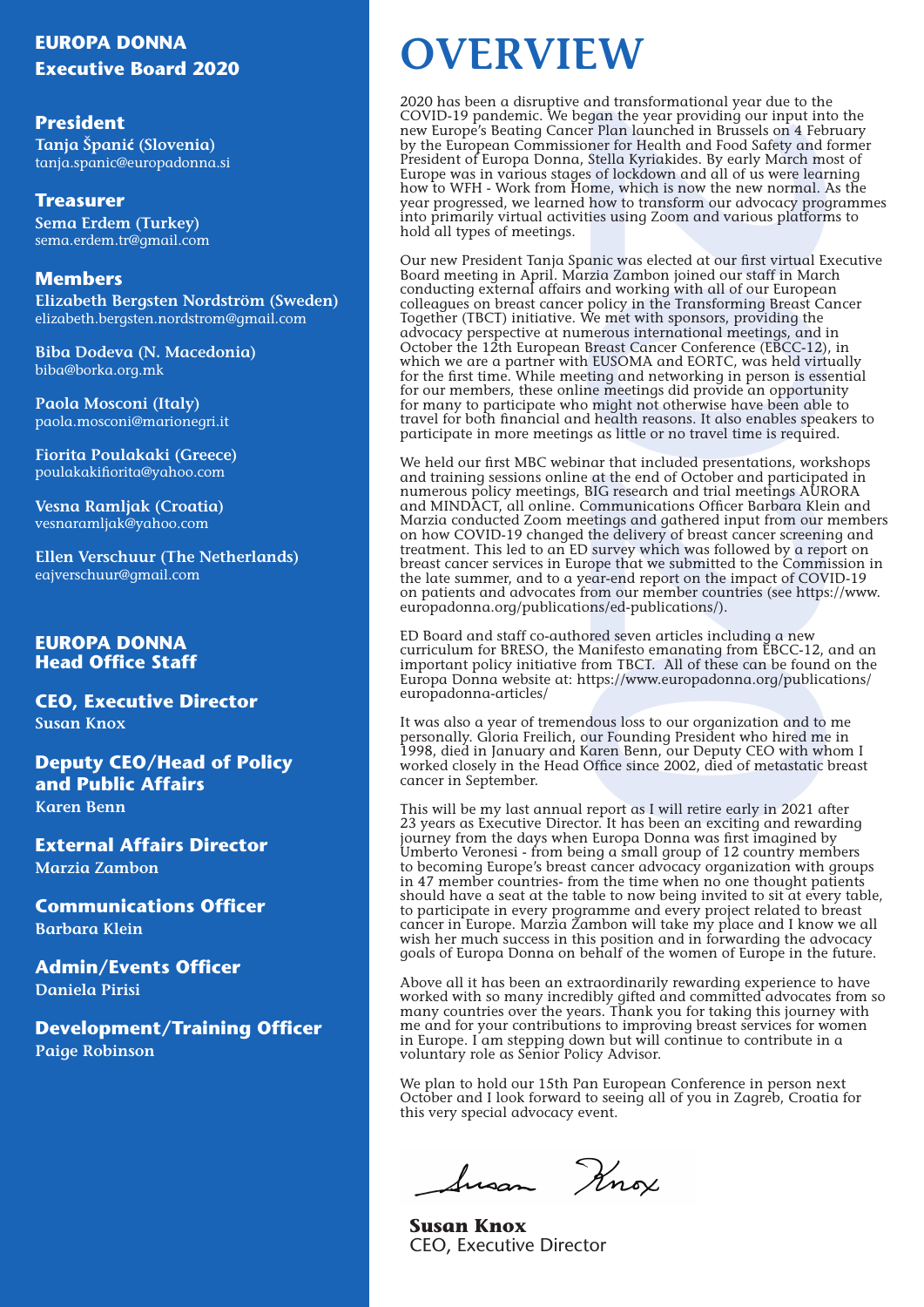# **ED 2020 PROGRAMMES**

# **PUBLIC AFFAIRS**

### The European Commission and Europe's Beating Cancer Plan

ED's CEO Susan Knox attended the event to launch Europe's Beating Cancer Plan at the European Parliament in Brussels, Belgium on 4 February, World Cancer Day. The plan, an ambitious initiative tasked by European Commission President Ursula Von der Leyen to Stella Kyriakides, European Commissioner for Health and Food Safety and former Europa Donna President, proposes actions at every stage of the disease: prevention, diagnosis, treatment and survivorship. Following the event, ED provided its initial submission to the Consultation that was launched by the Commission as well as contributing to the one submitted by the Transforming Breast Cancer Together (TBCT) initiative, to which ED belongs. On 28 May, the European Commission held a webinar on the topic of Cancer and COVID-19: Current and future challenges. ED External Affairs Director Marzia Zambon and Events and Administration Officer Daniela Pirisi participated. On 26 October ED Communications Officer Barbara Klein participated in a Virtual Coffee Morning for Breast Cancer hosted by MEP Frances Fitzgerald (Ireland) and MEP Cindy Franssen (Belgium). For more information on Europe's Beating Cancer Plan: https:// ec.europa.eu/info/law/better-regulation/have-your-say/ initiatives/12154-Europe-s-Beating-Cancer-Plan

### **Figure 3 Transforming Breast Cancer Together**

Europa Donna participates in the Transforming Breast Cancer Together (TBCT) initiative, which was established when influential policy makers and organisations strongly committed to breast cancer began to collaborate in 2017. Susan Knox participated in the first face-to-face meeting at the Parliament on 5 February chaired by MEP Frances Fitzgerald (Ireland) and presented the key priorities for EU countries regarding breast cancer services. Later that day the group met with Health Commissioner Stella Kyriakides to present the various issues that need to be addressed and to understand how the group can work with her to improve breast services across Europe.

On 15 May, the TBCT group held a virtual meeting with Matthias Schuppe, Cancer Team Leader, DG SANTE of the European Commission, in which ED External Affairs Director Marzia Zambon participated. Mr. Schuppe reaffirmed the Commission's commitment to cancer as a key priority despite the COVID-19 pandemic. Annette Roi, Project Leader for the European Commission Initiative on Breast Cancer (ECIBC) of the European Commission's Joint Research Centre, informed the group that the recommendations would be finalised together with the implementation of the Quality Assurance Scheme.

During the TBCT awareness event "Europe's Beating Cancer Plan: Bridging the Gap in Breast Cancer Care" held on 15 October, Marzia Zambon spoke about the state of breast services in European countries.

### **D** European Commission Initiative on Breast Cancer

ED has been advocating for the EU to develop a European

accreditation scheme for breast cancer services. In 2012, the European Commission Initiative on Breast Cancer (ECIBC) was launched; it is coordinated by the European Commission's Joint Research Centre (JRC) under the auspices of the Directorate General for Health and Food Safety (DG Santé). ECIBC is supported by two working groups composed of breast cancer experts, including patient advocates. ED's CEO Susan Knox is a member of the Guidelines Development Group (GDG) and attended the meeting held on 15 and 16 January. She also participated in an online review of the guidelines throughout the year, especially providing input into lay-person versions of guidelines. The online information has been updated and can be seen at https://healthcare-quality.jrc.ec.europa. eu/. In addition, the ECIBC published a new booklet outlining its work that was presented at EBCC-12; it can be accessed here: https:// www.europadonna.org/wp-content/uploads/ECIBC-at-a-glancebooklet.pdf

Susan Knox further contributed the patient perspective in the ECIBC article *Development and use of health outcome descriptors: a guideline development case study*, published in June. ED is a stakeholder providing the patient advocate perspective and recommendations to the JRC concerning this project.

### **European Breast Surgical Oncology (BRESO)** Certification Curriculum

The BRESO Certification Curriculum – Theoretical and Practical Knowledge Curriculum was published in the European Journal of Surgical Oncology on 23 June, a document which comprehensively describes the knowledge and skills expected of a fully trained breast surgeon practicing in the European Union and the European Economic Area (EEA). Developed by a panel of experts from across Europe and validated by professional breast surgery societies in Europe, the curriculum forms part of a range of factors that contribute to the delivery of high-quality cancer care. In 2020, the BRESO founding members also launched their new website, https:// breastsurgeoncertification.com/.

ED CEO Susan Knox served as the patient advocate representative on the BRESO organisational/management structure working group during the development in 2019 and 2020 which led to the launch of the curriculum and website.

On 3 September ED Communications Officer Barbara Klein participated in the BRESO webinar in which she gave the patient's perspective on the need for certified breast surgeons.

### The European Code of Cancer Practice (The Code)

ED's Executive Board member Sema Erdem, who serves as Co-Chair of the Patient Advisory Committee of the European Cancer Organisation, spoke about *Key Right #2: Information* at the launch of the new European Code of Cancer Practice on 23 September. The Code initiative will empower European citizens and cancer patients with 10 key overarching cancer patient rights, signposting what cancer patients in Europe should expect from their healthcare system. For more information on The Code, see https://www. europeancancer.org/2-standard/66-european-code-of-cancerpractice.

# **RESEARCH**

### **ED Survey on the Current State of Breast Services in** Europe

In view of Europa Donna's contribution to the European Commission's Europe's Beating Cancer Plan launched on 4 February, ED undertook and effort to provide the Commissioner for Health and Food Safety, Stella Kyriakides, and Cancer Team Leader, Matthias Schuppe, with an update report on the current state of breast services from the patient's perspective throughout our 47 member countries. Fifty-two questions were posed in the survey, divided into five sections: your country and breast cancer care; mammography screening and diagnosis; Specialist Breast Units; Metastatic Breast Cancer; and miscellaneous, including Covid-19/ cancer care. The resulting report was published in September and is available on Europa Donna's website.

#### **EORTC and BIG Webinar: De-Escalation of Breast** Cancer Treatments for Lay Audience

Executive Board member Elizabeth Bergsten Nordström provided

the patient's perspective on the importance of giving patients the right information about de-escalation risks in the webinar held by the European Organisation for Research and Treatment of Cancer (EORTC) and the Breast International Group (BIG) on 14 October. The purpose of the webinar was to raise awareness about breast cancer and the importance of international academic research. The speakers were breast cancer experts and representatives from cancer research and patient organisations.

#### **BIG OlympiA Steering Committee Meeting**

The BIG OlympiA trial tests Olaparib in patients with early stage BRCA-mutated, high-risk HER2-negative breast cancer. Tanja Spanic, ED President, is a member of BIG's OlympiA trial steering committee and took part in a meeting before ASCO in May and in September.

#### **D** AURORA Steering Committee Meeting

This programme aims to help scientists understand the molecular aberrations in metastatic breast cancer. Susan Knox is a member of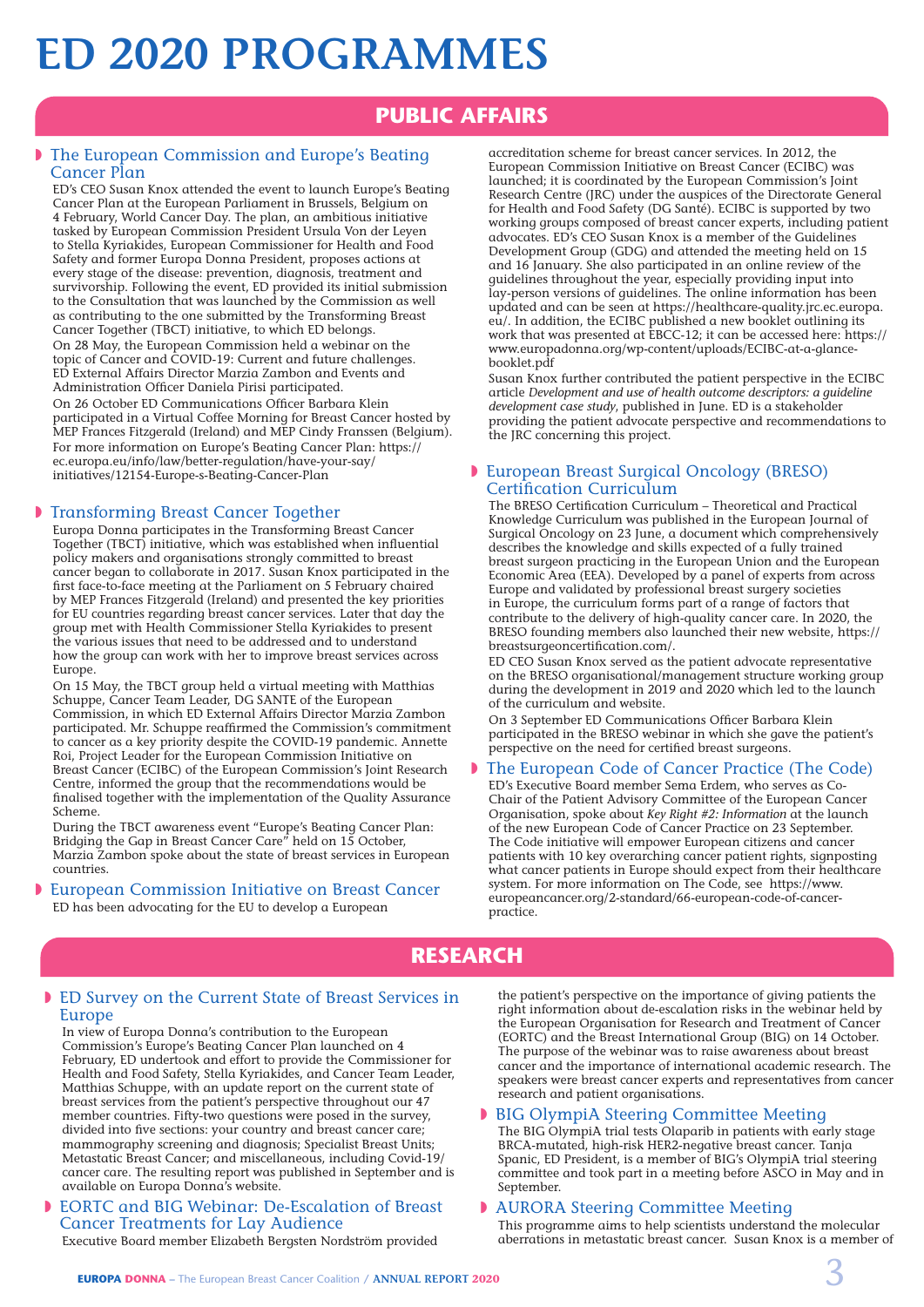# **ED 2020 PROGRAMMES**

the AURORA Steering Committee and attended a virtual meeting on 21 October.

#### **HORIZON 2020**

Horizon 2020 is the EU Research and Innovation programme with nearly €80 billion of funding available over 7 years (2014 to 2020). ED is the patient advocacy representative on the following five Horizon 2020 projects that have been funded: Advisory Board member in the "MEtabolic SIgnaling STRATification- MESI-

STRAT" Research Project, External Advisory Panel member for the "Predicting Effective Adaptation to Breast Cancer to Help Women to BOUNCE Back" project, Independent Ethics and Data Monitoring Committee member of the "My Personal Breast Screening project – MyPeBS," PREFERABLE –"Project on Exercise for Fatigue Eradication in Advanced Breast Cancer to improve quality of life" and INSPIRE - INnovative tools for Safety Pharmacology for Integrated cardiovascular safety assessment to REduce adverse events and late stage drug attrition.

# **EDUCATION**

#### **Digital Roundtables with National Representatives**

During the second half of April through mid-May, ED External Affairs Director Marzia Zambon and Communications Officer Barbara Klein held a series of digital roundtable discussions with 20 ED National fora leaders to discuss how COVID-19 was affecting breast cancer patients in their countries. In many countries, screening programmes had been postponed and some patients were finding it challenging to continue their treatment. In spite of this, ED fora were pushing forward with their advocacy work by making phone calls, organising virtual meetings and using social media to communicate with patients and provide support.

In December, two follow-up meetings were held with 17 fora leaders. ED fora are working hard to communicate to the public that it is safe to attend screening and that women should not put it off. In many countries breast cancer patients are experiencing adverse psychological effects due to the pandemic, so ED fora are running online programmes to combat depression, self-isolation, fear and anxiety. Overall, our national groups have been able to continue modified programmes virtually throughout 2020.

#### Webinar: Cancer Care in Times of COVID-19: Challenges and rapid response learnings

On 7 May, Europa Donna Georgia organised a webinar on *Cancer Care in Times of COVID-19: Challenges and rapid response learnings.* ED External Affairs Director Marzia Zambon spoke about ED's role in the Transforming Breast Cancer Together initiative and our contribution to the TBCT paper on the "Impact of COVID-19 on Breast Cancer Patients." She also spoke about the actions ED has taken during this time, including our weekly digital roundtable discussions with our local groups and providing reliable resources for breast cancer patients.

#### **Metastatic Breast Cancer Advocacy Webinar**

ED held its first metastatic breast cancer (MBC) webinar to provide information and share advocacy strategies with women who have this disease. Thirty-three participants from 18 of the Coalition's member countries connected on this course, held virtually on 30 and 31 October. In the morning session, advocates introduced themselves in an interactive session that was followed by an update on Treatment and Current Research for MBC given by Fatima Cardoso, Director Breast Unit, Champalimaud Clinical Center Lisbon, Portugal, and President of the ABC Global Alliance. In the afternoon, advocates heard about the Effects of Physical Exercise on Cancer Treatment-Related Side-Effects and the PREFERABLE Exercise Trial for MBC from Dr. Anne May of Julius Center, University Medical Center Utrecht; the MBC Fortemente Project from Rosanna D'Antona, President of Europa Donna Italy; and Living and Working with Cancer from Isabelle Lebrocquy, Founder of oPuce.

#### **ECCO Advancing Requirements for Quality Breast** #CancerCare Virtual Event

ED Board member and Treasurer Sema Erdem gave a presentation on the patient perspective regarding quality cancer care for breast cancer patients on 25 May during the ECCO Advancing Requirements for Quality Breast Cancer Care Virtual event. ED External Affairs Director Marzia Zambon and Communications Officer Barbara Klein also participated in the virtual event.

#### **Breast Health Day 2020 Campaign**

ED celebrated the 13th annual Breast Health Day on 15 October to disseminate information about breast health and to raise awareness of prevention and early detection of breast cancer among women

and girls across Europe. This year's campaign encouraged women and girls to choose a "Healthy Lifestyle for Breast Health!" and encouraged them to send in pictures of themselves doing something healthy which were shared in a video released on 15 October. For more details see: https://prevention.europadonna.org/

#### $\blacktriangleright$  EBCC 12

More than 100 ED advocates from 34 countries joined the 2500 registered participants at the 12th European Breast Cancer Conference Virtual (EBCC-12), held online on 2 and 3 October. ED advocates chaired sessions and presented on topics ranging from European policy and breast care guidelines to COVID-19, issues faced by young women with breast cancer, follow-up and survivorship issues, as well as on new developments in MBC. Among the presentations on the latest data, the theme of the patient was ever-present, included patient-reported outcomes, and factors affecting quality of life. Europa Donna is a co-organiser of EBCC in equal partnership with the European Organisation for Research and Treatment of Cancer (EORTC) and the European Society of Breast Cancer Specialists (EUSOMA). It is the only breast cancer conference to include all the key collaborators in the breast cancer field and encourages interaction between clinicians, scientists and patient advocates.

At the opening session, Europa Donna President and conference co-chair Tanja Spanic presented the EBCC Arts and Humanities Prize for the Finnish film "Daily Living Although" animated story by Sari Nyman. Nominated by ED Finland, the film was made using a clay foam figure to portray the emotional and physical turmoil she felt after her diagnosis and treatment for MBC.

#### **D** European Cancer Summit 2020

The virtual European Cancer Summit 2020 titled "Working Together Against Cancer: Breaking Down Barriers and Saving Lives" on 18 and 19 November brought together leading oncology experts, patient advocates, politicians and policy-makers to discuss the main issues impacting cancer policy for the benefit of cancer patients, healthcare professionals and all people across Europe.

ED Board member Sema Erdem is Co-Chair of the Patient Advisory Committee of the European Cancer Organisation. On 18 November she participated in the session "How to Implement Quality Cancer Care in Europe: From good intentions to patient benefit" where she spoke about ED's recent survey of patient advocate leaders on the Current State of Breast Cancer Services in Europe. ED External Affairs Director Marzia Zambon and Communications Officer Barbara Klein participated in the two-day summit.

#### Webinar with IncontraDonna

On 12 December, ED External Affairs Director Marzia Zambon participated in Incontriamoci sul Ring-Pink Ring, an event organized by Italian breast cancer NGO IncontraDonna, providing a snapshot of the current COVID-19 situation and its impact on breast cancer services throughout Europe from the perspective of breast cancer patients and survivors. She underlined that many European women are delaying check-ups and follow-up medical appointments to spring 2021, apparently driven by strong feelings of anxiety and fear of infection. This phenomenon has been reported by many Europa Donna national organisations which are trying to encourage women not to delay screening and to trust the safe paths organized by their national health systems.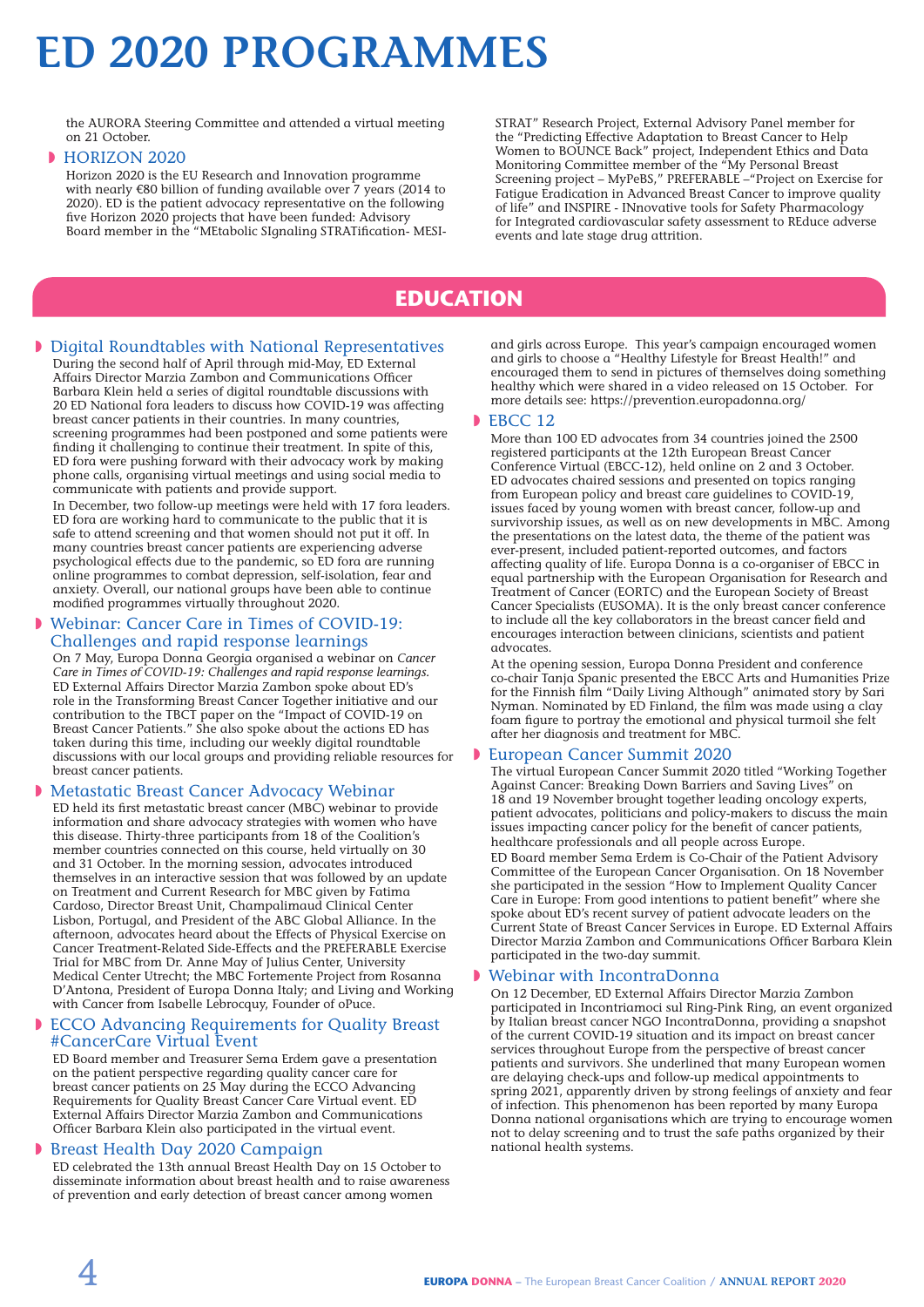# **IN MEMORIAM**



EUROPA DONNA mourns the loss of Karen Benn, our Deputy CEO, who died of MBC in September 2020. Karen was a dedicated advocate working relentlessly to further Europa Donna's advocacy goals for more than 18 years. Her intelligence, grace and communication skills enabled her to make an enormous contribution to Europa Donna carrying out projects in a wide variety of areas, from policy at the European Parliament to research

projects with BIG and the European Commission, from ECIBC to managing our Advocacy Training course for many years. Her acumen, her wit, and her dedication to breast cancer advocacy are greatly missed, but never forgotten. Her life and career serve as an example of what an advocate can be and what an advocate can accomplish on behalf of others. We will continue to learn from her example- to carry out and improve our advocacy programmes wherever we are in Europe. That is what she would want and that is what we shall do.



EUROPA DONNA gratefully remembers its Founding President, Gloria Freilich, who passed away in January 2020. From 1993 to 1995 she chaired the international working party on setting up our Coalition and was subsequently elected as EUROPA DONNA – The European Breast Cancer Coalition's first President, a role in which she served for three years. Gloria was also a founding member of EBCC

and was a member of its governing body from 1996 to 2005, and co-chaired EBCC-1 (Florence, 1998) and EBCC-2 (Brussels, 2000). She maintained close ties to Europa Donna throughout the rest of her life, and was often present at our Pan-European conferences. Gloria was a unique and inspiring woman who made a tremendous contribution to breast cancer advocacy in Europe and to our organisation. Her commitment and dedication to the Coalition's goals were extraordinary and lasting. She is missed by us all.

# **COMMITTEE MEMBERSHIP AND ACTIVITIES**

### During 2020 EUROPA DONNA served on the following committees:

Research and Clinical Trials

#### BIG Scientific Committee

- **BIG Survivorship Task Force**
- MINDACT Steering Committee
- **NURORA Steering Committee**
- **D** Early Breast Cancer Trialists' Collaborative Group (EBCTCG)
- International Breast Cancer Study Group (IBCSG)
- **D** OLYMPIA Clinical Trial Steering Committee
- Horizon 20/20 Projects: BOUNCE, INSPIRE, MyPeBS, MESI-STRAT, PREFERABLE

#### During 2020 EUROPA DONNA participated in the following organisational activities:

| Policy                | European Patients' Forum<br>Launch of Europe's Beating Cancer Plan<br>Transforming Breast Cancer Together Initiative                                                                                                                                                                                 |
|-----------------------|------------------------------------------------------------------------------------------------------------------------------------------------------------------------------------------------------------------------------------------------------------------------------------------------------|
| Conferences           | $ERCC-12$<br>EUROPA DONNA MBC Advocacy webinar<br>ECCO2020 European Cancer Summit                                                                                                                                                                                                                    |
| <b>Other Meetings</b> | <b>EBCC-12 Organising Committee</b><br><b>ECIBC Working Group meetings</b><br>EBC Council - European Breast Cancer Council<br>EPF AGM & Leadership Meeting<br>BRESO Organisational/Management Structure Working Group webinar                                                                        |
| Publications          | 2019 Annual Report<br>Breast Health Day leaflet<br>2020 Annual Newsletter<br>25 Years of Breast Cancer Advocacy Brochure<br>Highlights from ED's MBC Advocacy Webinar<br>ED Breast Cancer Survey Report 2020<br>Addressing the Challenges of Breast Cancer During the COVID-19<br>Pandemic in Europe |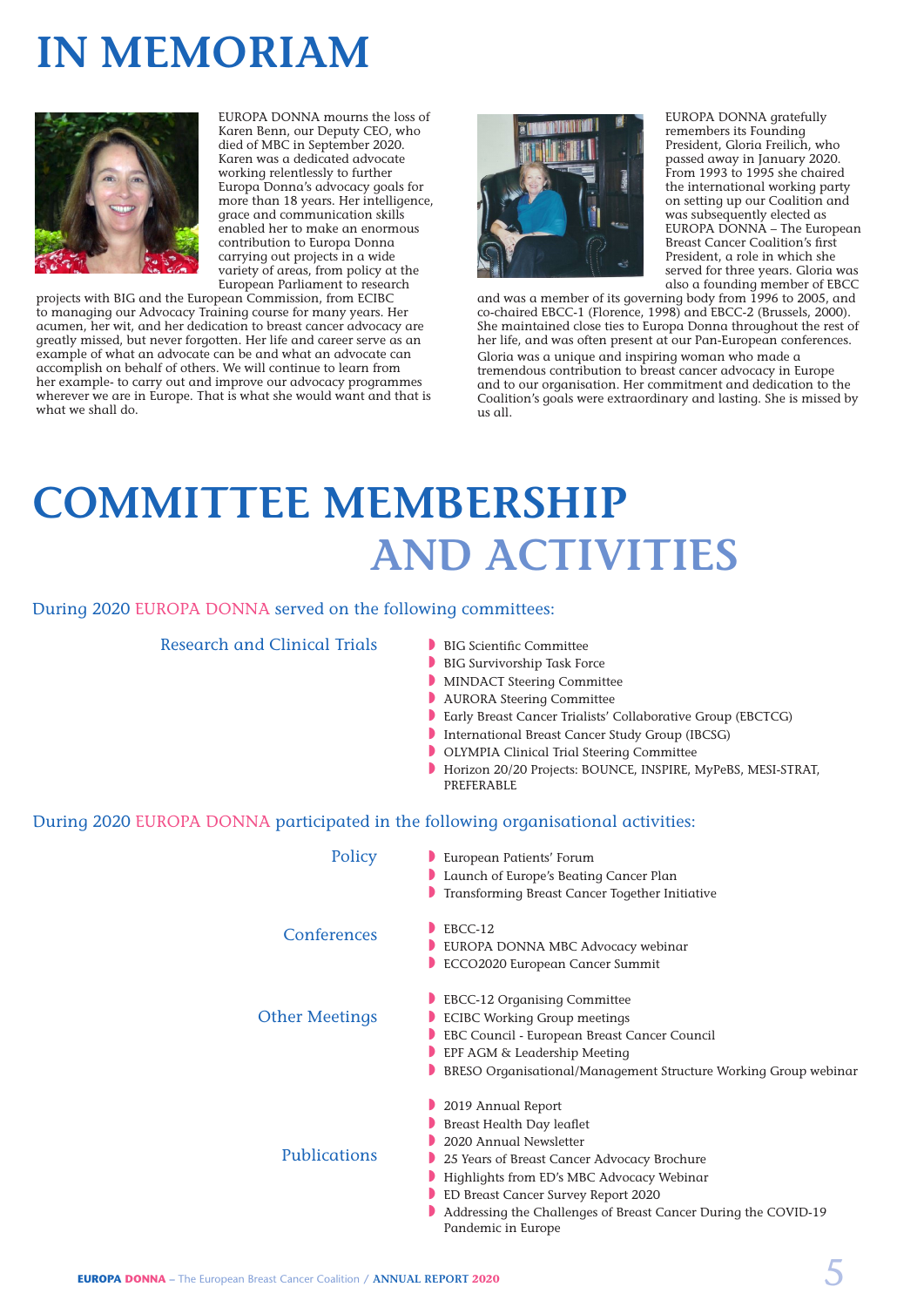# **FINANCIAL**

Our annual financial statement has been prepared by an independent auditor and is posted on our website at www.europadonna.org.

# **BALANCE SHEET AS OF 31 DECEMBER 2020**

| <b>ASSETS</b>                                              |         | <b>LIABILITIES</b> |                                   |         |           |  |
|------------------------------------------------------------|---------|--------------------|-----------------------------------|---------|-----------|--|
| <b>Net Fixed Assets</b><br>(Plant machinery and equipment) |         | 3,241              | <b>Reserve Fund</b>               |         | 403,469   |  |
|                                                            |         |                    | - Surplus/loss for the year       | 114,476 |           |  |
| <b>Current Assets</b>                                      |         | 627,440            | - Extraordinary reserve           | 288,993 |           |  |
| - Trade debtors                                            | 1,334   |                    | <b>Creditors</b>                  |         | 15,433    |  |
| - Cash at bank and in hand                                 | 612,261 |                    | - Amounts payable within one year | 15,433  |           |  |
| - Accrued Income                                           | 13,845  |                    | - Accrued charges and deferred    |         | 211,779   |  |
| - Reserve fund                                             | ۰       |                    | income                            |         |           |  |
| <b>TOTAL ASSETS</b>                                        |         | € 630,681          | TOTAL LIABILITIES                 |         | € 630,681 |  |
|                                                            |         |                    |                                   |         |           |  |

# **INCOME AND EXPENDITURE STATEMENT 2020**

### INCOME

|         | 526,066     |
|---------|-------------|
| 14,500  |             |
| 510,934 |             |
| 632     |             |
|         | 41          |
| 41      |             |
|         | € $526,107$ |
|         |             |

## OPERATING EXPENDITURES

| <b>Services &amp; Office Expenses</b>                  |         | 55,976      |
|--------------------------------------------------------|---------|-------------|
| - Administrative overhead                              | 48,182  |             |
| - Fees (audit, legal, insurance)                       | 7,794   |             |
| Salaries (employees & related costs)                   |         | 300,125     |
| <b>Activity Expenses</b>                               |         | 50,479      |
| - Publications, Websites                               | 12,945  |             |
| - 1st MBC Advocacy Webinar                             | 13,865  |             |
| - 14th ED Pan-European Conference 2019                 | 1,836   |             |
| - 3rd MBC Advocacy Conference 2020                     | 8,388   |             |
| - Board meetings                                       | 6,791   |             |
| $-$ EBCC-12                                            | 4,793   |             |
| - Other meetings                                       | 1,861   |             |
| <b>Depreciation &amp; Write-Offs</b>                   |         | 948         |
| - Office equipment                                     | 948     |             |
| <b>Financial Charges</b>                               |         | 4,103       |
| - Bank costs                                           | 593     |             |
| - Other financial costs                                | 3,510   |             |
| Surplus/Loss of the Period (transfer to/from reserves) | 114.476 |             |
| <b>TOTAL EXPENDITURES</b>                              |         | € $526,106$ |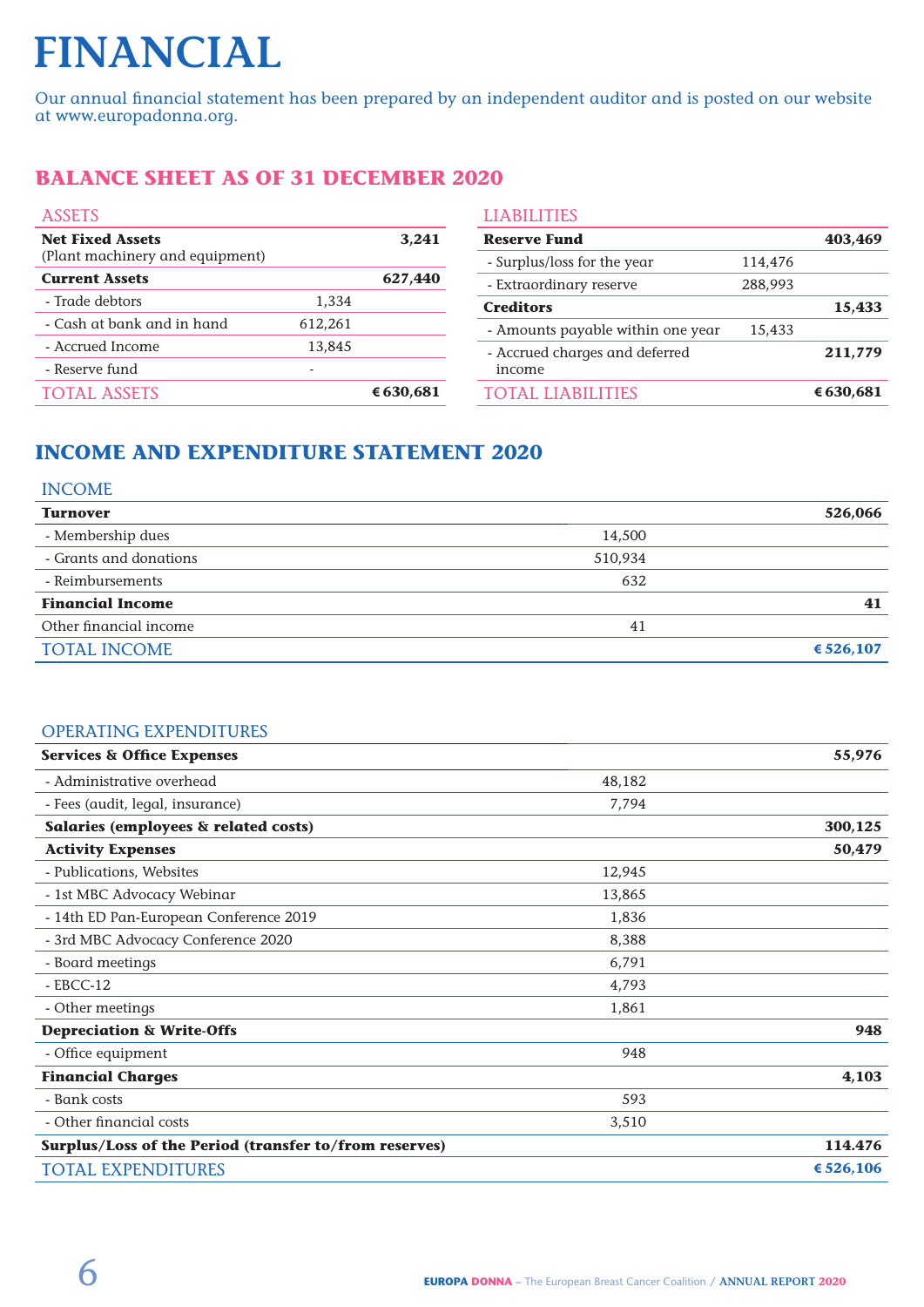# **ACKNOWLEDGEMENTS**

ED wishes to acknowledge and express appreciation for the ongoing support of our Executive Board, our faculty members and scientific advisors for their generous contribution of time and effort on behalf of breast cancer advocacy. We would also like to commend our individual National Fora for their continuing commitment to our common advocacy goals, especially the implementation of the EU guidelines. The strength of our organisation emanates from our National Fora whose ongoing work and efforts are outstanding and become more impressive each year.

On behalf of the entire ED breast cancer advocacy community, we would like to express our appreciation to all of our sponsors who have provided us with unrestricted educational grants to carry out our advocacy work on behalf of all of the women of Europe.

## **GRANTS FROM NON-PROFIT ORGANISATIONS**



## **GRANTS FROM CORPORATIONS**





**EUROPA DONNA** – **The European Breast Cancer Coalition** has received funding for its role in the project from the European Union's Horizon 2020 research and innovation programme under grant agreement No. 825677

To safeguard the totally independent and autonomous voice of ED on breast cancer issues, we are guided by our Sponsorship Policy in all matters concerning financial support of our work.